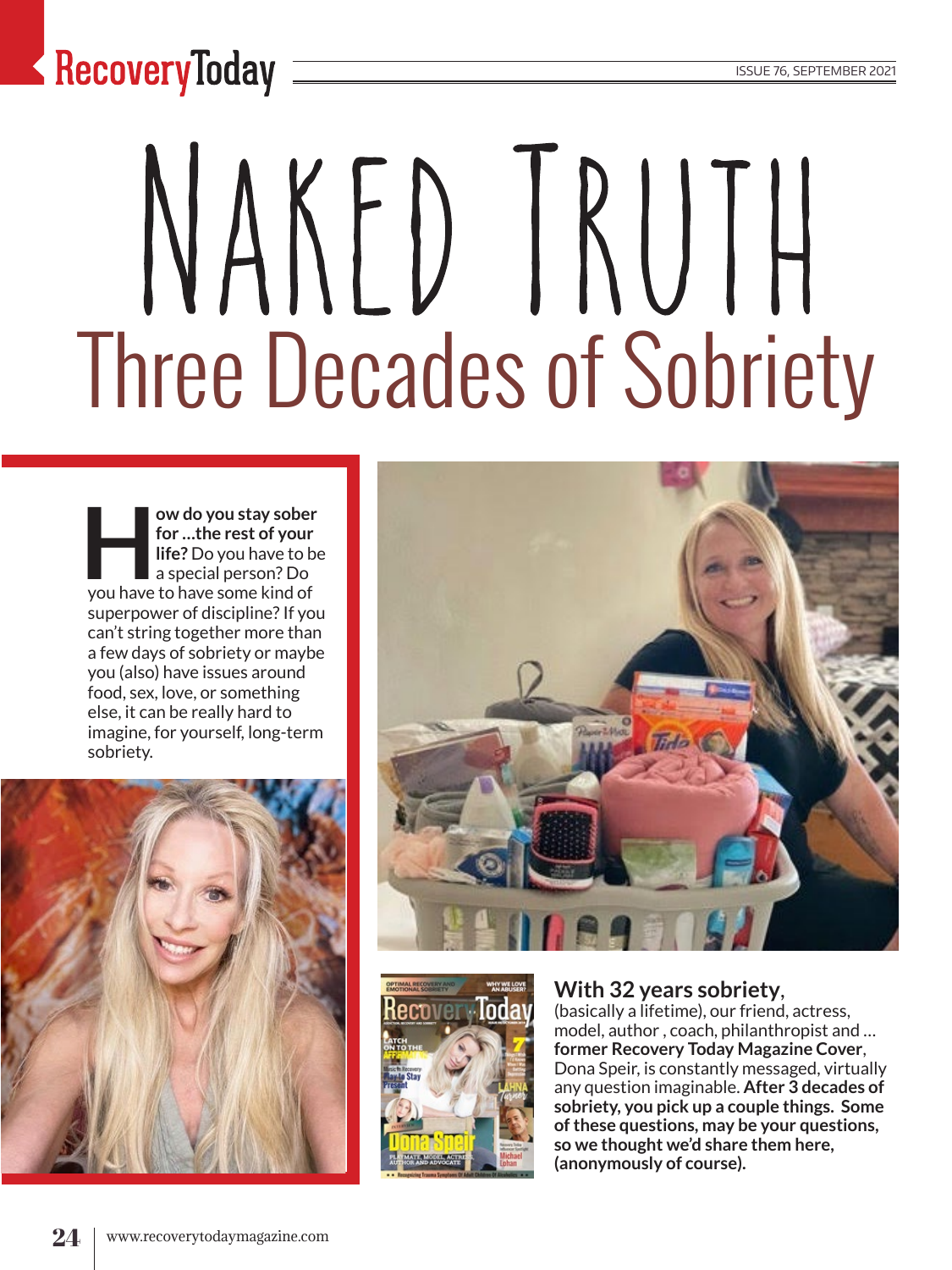#### **RecoveryToday**



## **Naked Truth – Boots on the Ground**

"You will only be doing as well as your worst child." I was told that about the time my son became a teenager. I didn't understand it until my son got older and started making decisions for himself. I would worry endlessly about things over which I had no control… his driving, his grades, his friends, etc., or if he would be an alcoholic, having been predisposed to it by both his parents.

As a parent, there are things that are guaranteed to happen. Our children will

get their feelings hurt; they will get in some scrapes and get physically injured; they will move out and away and grow their own wings, with or without our permission.

Your child will eventually see you get old and pass away. That's the way it's written, that's how we see it in movies. That's the way we envision it. But, what if it isn't that way? What if it all spirals out of control? What if we never really had control? What if there was another plan?

Sadly, Heather Foley Cooper knows all about that. Two years ago, she lost her 25-year-old daughter Sabrina to the opioid and fentanyl crisis*.* After four years of a healthy, productive sober life, Sabrina picked it up again. In just a few short months, the insidious drugs took over. She died alone of an overdose.

But she did not die in vain. After Sabrina passed away, something miraculous happened. Many young women contacted Heather to